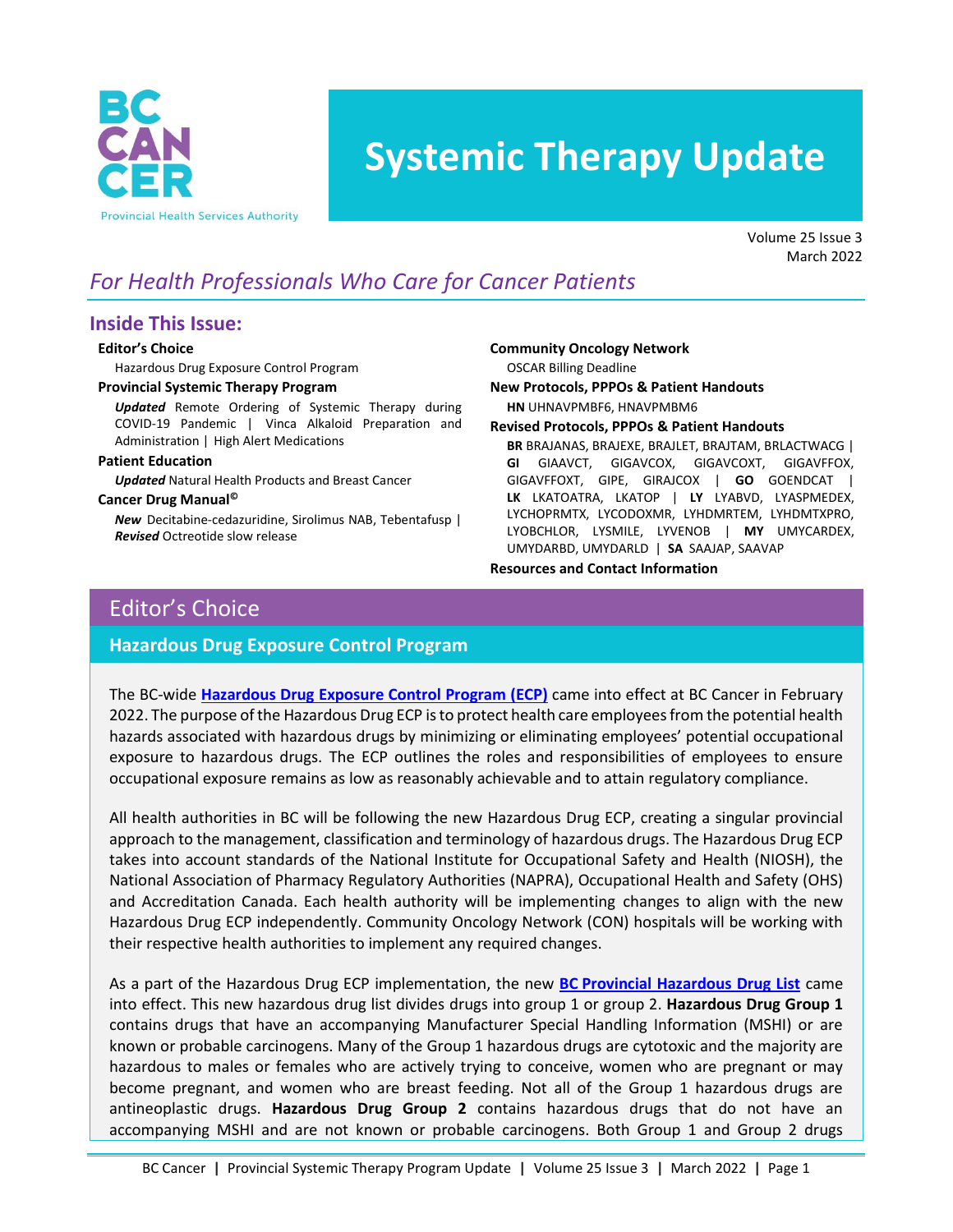### Editor's Choice

represent an occupational hazard to healthcare workers and should always be handled with the use of recommended equipment and personal protective equipment (PPE), regardless of dosage form.

A change that health professionals will notice is that many of the hormonal agents are now classified as hazardous drugs. This includes drugs such as tamoxifen, aromatase inhibitors (e.g., anastrozole, exemestane, letrozole), and androgen receptor blockers (e.g., bicalutamide, enzalutamide). Therefore, drugs such as these will be labelled with a hazardous drug auxiliary label when dispensed to patients for take-home use, and pharmacists will provide counseling to patients on basic handling precautions.

The **[BC Cancer Hazardous Drug List](http://www.bccancer.bc.ca/health-professionals/clinical-resources/cancer-drug-manual)** continues to be available, and is now comprised of the BC Provincial Hazardous Drug List, and the **BC Cancer Addendum** to the BC Provincial Hazardous Drug List. The BC Cancer Addendum includes additional hazardous drugs evaluated by BC Cancer that have not yet been assessed by the BC Provincial Hazardous Drug List, such as drugs available through Health Canada's Special Access Program.

To support the implementation of the Hazardous Drug ECP, there are a number of new [LearningHub](https://learninghub.phsa.ca/Learner/MyCourse) eLearning Courses available. BC Cancer leadership teams should be in contact with employees regarding educational requirements.

BC Cancer has updated a number of Pharmacy, Systemic Therapy and Nursing directives, policies, procedures and practice referencesto align with the new requirementsset out in the Hazardous Drug ECP. All updated documents are on the Shared Health Organizations Portal (SHOP) [BC Cancer](http://shop.healthcarebc.ca/phsa/bc-cancer) page and include:

| Pharmacy       |                                                                                                                                                                                                   |
|----------------|---------------------------------------------------------------------------------------------------------------------------------------------------------------------------------------------------|
| $II-40$        | NIOSH Alert Summary of Worker/Employer Recommendations                                                                                                                                            |
| $II-50$        | Certification Assessment Process for Safe and Aseptic Preparation of Parenteral Hazardous Drugs and<br>other Parenteral Drugs                                                                     |
| $IV-10$        | Disposal of Drugs used in Clinical Trials                                                                                                                                                         |
| $IV-70$        | ChemoLock Use in Clinical Trials                                                                                                                                                                  |
| $VI-10$        | Hazardous Drug Spill Control in Pharmacy (retired; content merged with Systemic Therapy Procedure<br>V-30: Spill Management of Hazardous Drugs)                                                   |
| $VI-60$        | Biological Safety Cabinets - Selection and Maintenance                                                                                                                                            |
| $VI-70$        | Guidelines for Preparation of Parenteral Hazardous Drugs for Latex Allergy Patients                                                                                                               |
| $VI-80$        | Hazardous Drug List                                                                                                                                                                               |
| $VI-100$       | <b>Transportation of Hazardous Drugs</b>                                                                                                                                                          |
|                | <b>Systemic Therapy</b>                                                                                                                                                                           |
| $V-10$         | Hazardous Drug Safe Handling Policy                                                                                                                                                               |
| $V-20$         | Employee Health: Management of Risks Related to Hazardous Drugs Practice Guidelines                                                                                                               |
| $V-30$         | Hazardous Drug Spill Management Procedure (now serves as the hazardous drug spill management<br>resource; replaces Provincial Pharmacy Directive VI-10: Hazardous Drug Spill Control in Pharmacy) |
| <b>Nursing</b> |                                                                                                                                                                                                   |
| $C-252$        | Administration of Chemotherapeutic Agents                                                                                                                                                         |
| $M-100$        | <b>Administration of Medications</b>                                                                                                                                                              |
| $P-50$         | Personal Protective Equipment (PPE) for Safe Handling of Hazardous Drugs Procedure                                                                                                                |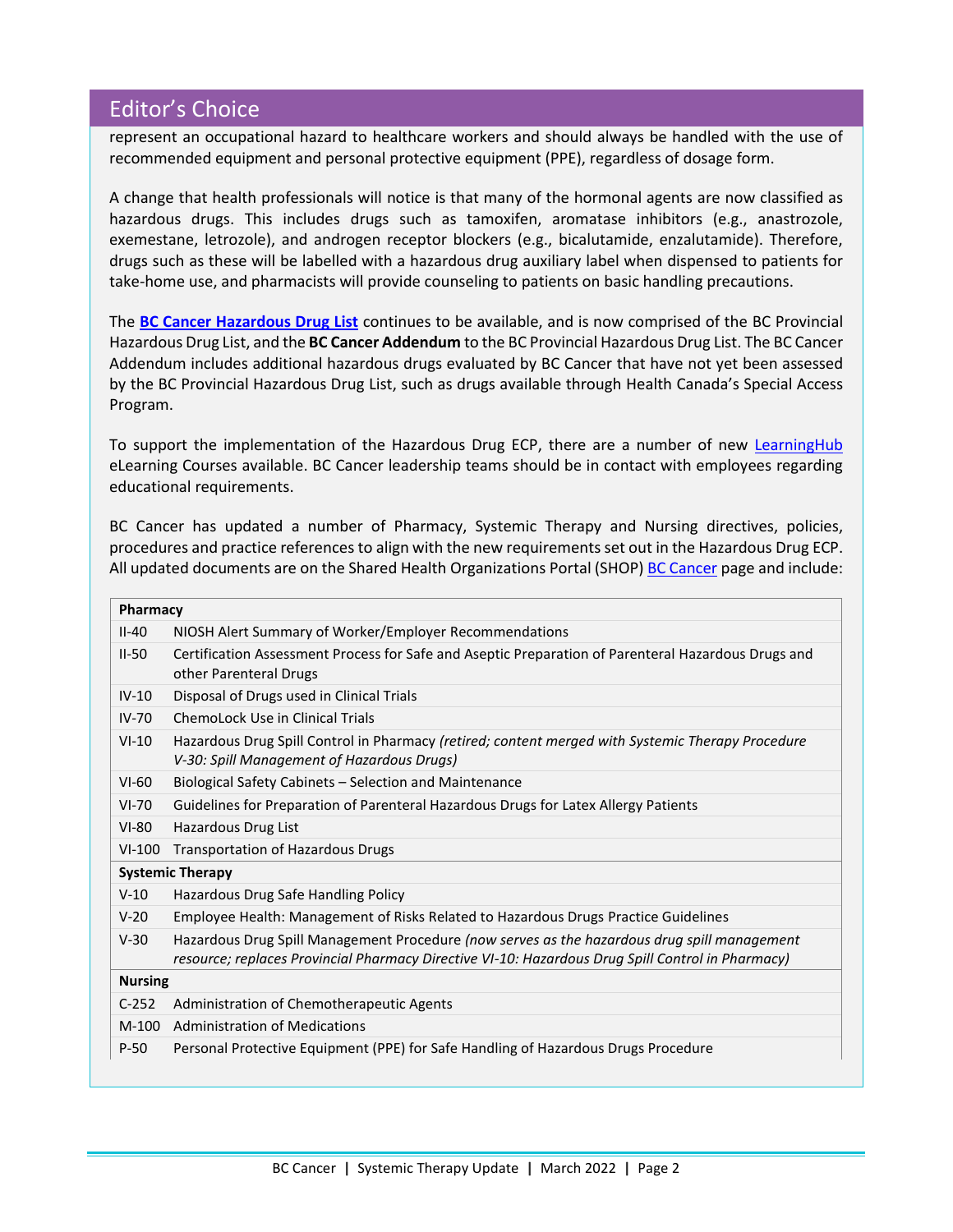### Provincial Systemic Therapy Program

All policies and procedures are on the Shared Health Organizations Portal (SHOP) [BC Cancer](http://shop.healthcarebc.ca/phsa/bc-cancer) page.

### **Updated: Remote Ordering of Systemic Therapy during COVID-19 Pandemic**

**Policy III-200: Remote Ordering of Systemic Therapy during COVID-19 Pandemic** has been updated to reflect practice changes at BC Cancer. The use of online, fillable, PDF-format BC Cancer Pre-Printed Orders (PPOs) will no longer be supported. Moving forward, th[e SRFax](http://www.phsa.ca/health-professionals/professional-resources/office-of-virtual-health/covid-19-virtual-health-toolkit/emailtofax) web-based platform will be used for remote ordering of systemic therapy treatments. Each BC Cancer regional centre will create their own procedures as per operational requirements.

### **Updated: Vinca Alkaloid Preparation and Administration**

**Policy V-40: Vinca Alkaloid Preparation and Administration** has been updated effective 01 March 2022. The updated policy provides more information on the safety rationale and requirements for staff involved in prescribing, preparing and administering vinca alkaloid preparations. Notably, the policy has undergone a name change from the previous *Dispensing and Labelling of Vinca Alkaloid Preparations* to the new **Vinca Alkaloid Preparation and Administration**.

### **Updated: High Alert Medications**

The **BC Cancer Provincial High Alert Medications Policy** has been updated effective 01 March 2022; sirolimus NAB and tebentafusp have been added to the High Alert Medications List, and interferon alpha has been removed.

### Patient Education

### **Updated: Natural Health Products and Breast Cancer**

The **Natural Health Products and Breast Cancer** patient handout has been updated. A notable change is the removal of the table outlining hormone-containing natural health products. The number of products with known or suspected phytoestrogenic properties has increased substantially in recent years, limiting the feasibility of keeping such a table up-to-date. Due to conflicting evidence, the statement about vitamin D and cancer prevention has also been removed from the handout.

The Natural Health Products and Breast Cancer handout is available in th[e Complimentary and Alternative](http://www.bccancer.bc.ca/health-info/coping-with-cancer/complementary-alternative-therapies)  [Therapies](http://www.bccancer.bc.ca/health-info/coping-with-cancer/complementary-alternative-therapies) section on the BC Cancer website; a link is also provided on the [Cancer Drug Manual](http://www.bccancer.bc.ca/health-professionals/clinical-resources/cancer-drug-manual)© page.

For more information about natural health products, the handout refers patients to search in the Memorial Sloan Kettering Cancer Center [About Herbs](https://www.mskcc.org/cancer-care/diagnosis-treatment/symptom-management/integrative-medicine/herbs/search) database. Health professionals can seek more information on natural health products in the professional monographs of the [Natural Medicines](https://naturalmedicines.therapeuticresearch.com/) resource; patient handouts are also available within this resource.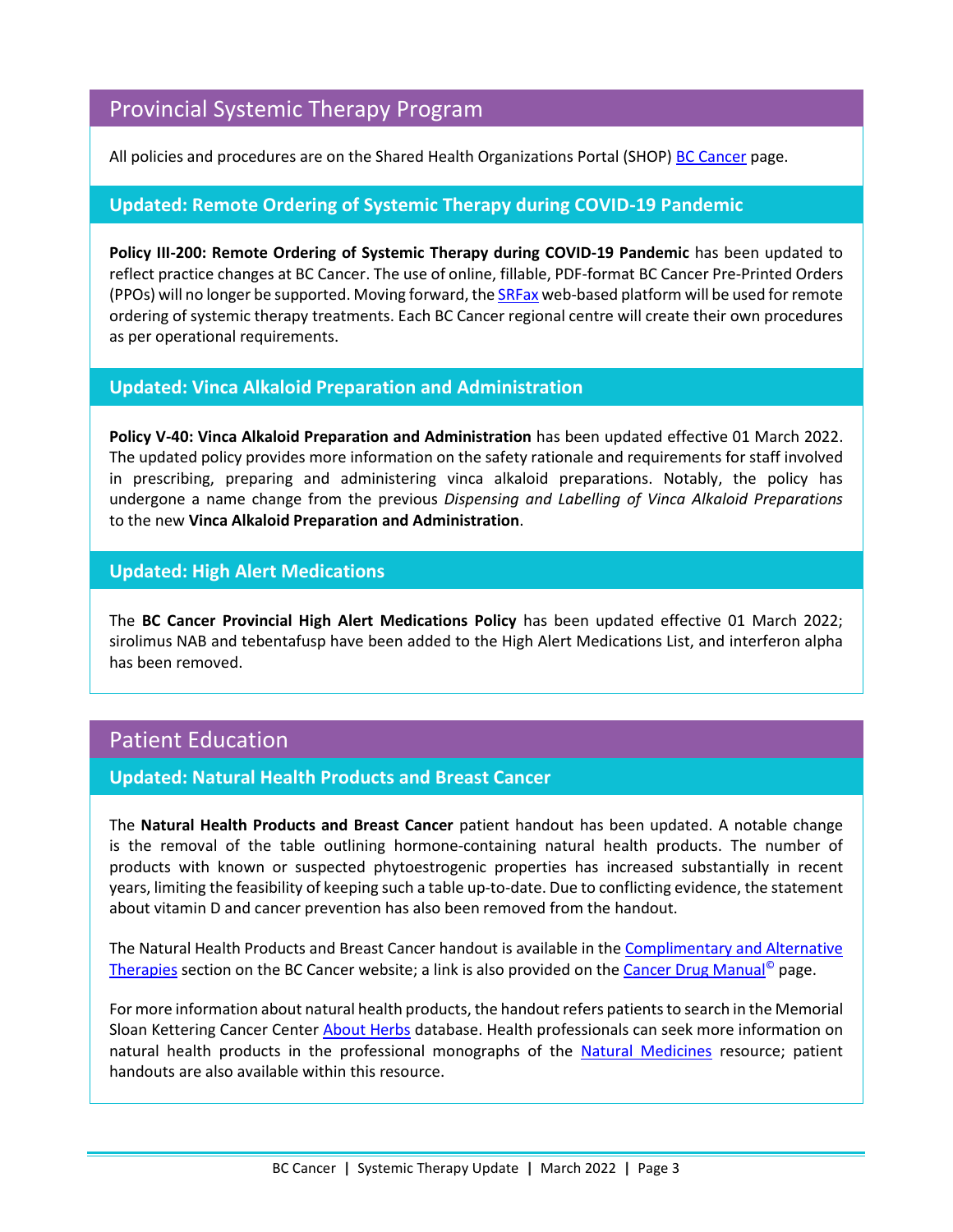# Cancer Drug Manual©

All documents are available in the [Cancer Drug Manual](http://www.bccancer.bc.ca/health-professionals/clinical-resources/cancer-drug-manual)<sup>®</sup> on the BC Cancer website.

### **New Documents**

Note that the following drugs are not BC Cancer Benefit Drugs and require application to the BC Cancer Compassionate Access Program (CAP). The corresponding Interim Monographs and Patient Handout are made available for reference only.

The **Decitabine-Cedazuridine Interim Monograph** and **Patient Handout** have been developed with expert review provided by Dr. Tom Nevill (hematologist, Leukemia/BMT Program of BC) and Katie Lacaria (clinical pharmacist, Leukemia/BMT – VGH). Decitabine-cedazuridine is composed of a nucleoside metabolic inhibitor (decitabine), used for its antineoplastic effects, and a cytidine deaminase inhibitor (cedazuridine), used to enhance the bioavailability of decitabine. Decitadine-cedazuridine is used in the treatment of myelodysplastic syndromes. The usual dose is 35 mg-100 mg (1 tablet) given once daily on days 1 to 5 of each 28-day cycle.

Highlights from these documents include:

- myelosuppression is common; febrile neutropenia is reported in one-third of patients
- severe thrombocytopenia may lead to serious bleeding-related adverse events
- tablets should be taken on an empty stomach, at least 2 hours before or 2 hours after a meal (note: this is not the standard recommendation for empty stomach administration)

**Decitabine-cedazuridine** has been added to the **Auxiliary Label List** and has been evaluated for the **BC Cancer Hazardous Drug List**.

The **Sirolimus NAB Interim Monograph** has been developed. Sirolimus is a potent mTOR inhibitor. Sirolimus NAB is a human albumin-bound formulation of sirolimus, created to improve the low water solubility of the drug for intravenous and intravesical administration. Sirolimus NAB is used in the treatment of perivascular epithelioid cell tumour (PEComa). The usual dose is 100 mg/m<sup>2</sup> IV given on days 1 and 8 of a 21-day cycle.

Highlights from this document include:

- hypersensitivity reactions are reported with both albumin and oral sirolimus; increased monitoring is recommended, particularly for the first infusion
- the effectiveness of vaccines may be compromised during treatment; immunizations should be updated prior to treatment if possible
- administration with a 15 micron (or larger) filter is recommended to prevent the administration of proteinaceous strands which may develop during preparation

**Sirolimus NAB** has been added to the **Chemotherapy Preparation and Stability Chart** and has been evaluated for the **BC Cancer Hazardous Drug List.**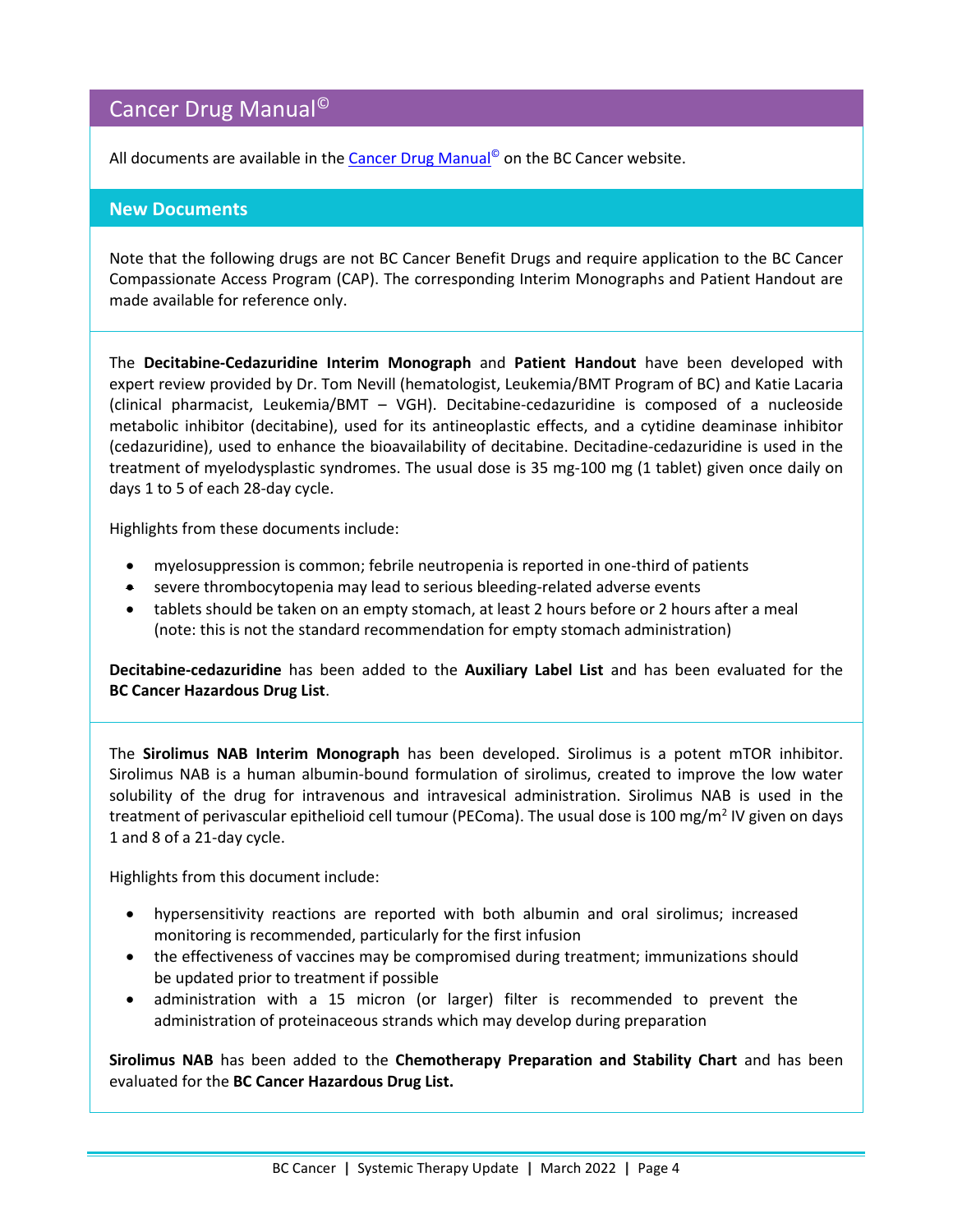# Cancer Drug Manual©

The **Tebentafusp Interim Monograph** has been developed. Tebentafusp is a fusion protein composed of a soluble T-cell receptor fused to an anti-CD3 monoclonal antibody. It exerts its effect by stimulating the immune system to attack the target tissue by activating T-cells in physical contact with the malignant tissue. Tebentafusp is used for the treatment of HLA-A\*02:01 positive patients with uveal melanoma. For the first cycle, tebentafusp is given in an inpatient setting as an escalating dose on days 1, 8 and 15 of a 21-day cycle. For subsequent cycles, tebentafusp is given as a fixed dose on days 1, 8 and 15.

Highlights from this document include:

- severe cytokine release syndrome has been reported; most events occur after the first dose
- tumour flare or pain may occur due to inflammation secondary to immune activation
- skin toxicity is among the most frequent adverse events; with repeated dosing, the majority of symptoms reduce in severity and duration

**Tebentafusp** has been added to the **Chemotherapy Preparation and Stability Chart** and has been evaluated for the **BC Cancer Hazardous Drug List.** 

### **Revised Documents**

**Octreotide slow release injection suspension** *Chemotherapy Preparation and Stability Chart*: added new brand (Teva)

### Community Oncology Network (CON)

### **2021-2022 OSCAR Billing Deadline: 05 April 2022**

The 2021-2022 fiscal year will end on Thursday 31 March 2022. To meet the deadline for external reporting to the Ministry of Health, all claims for drug reimbursement for the current fiscal year must be submitted by **Tuesday 05 April 2022** via **OSCAR** (**O**nline **S**ystem for **C**ancer Drugs **A**djudication and **R**eimbursement). Any claims submitted after this date will not be eligible for reimbursement. For more information, please e-mai[l oscar@bccancer.bc.ca.](mailto:oscar@bccancer.bc.ca)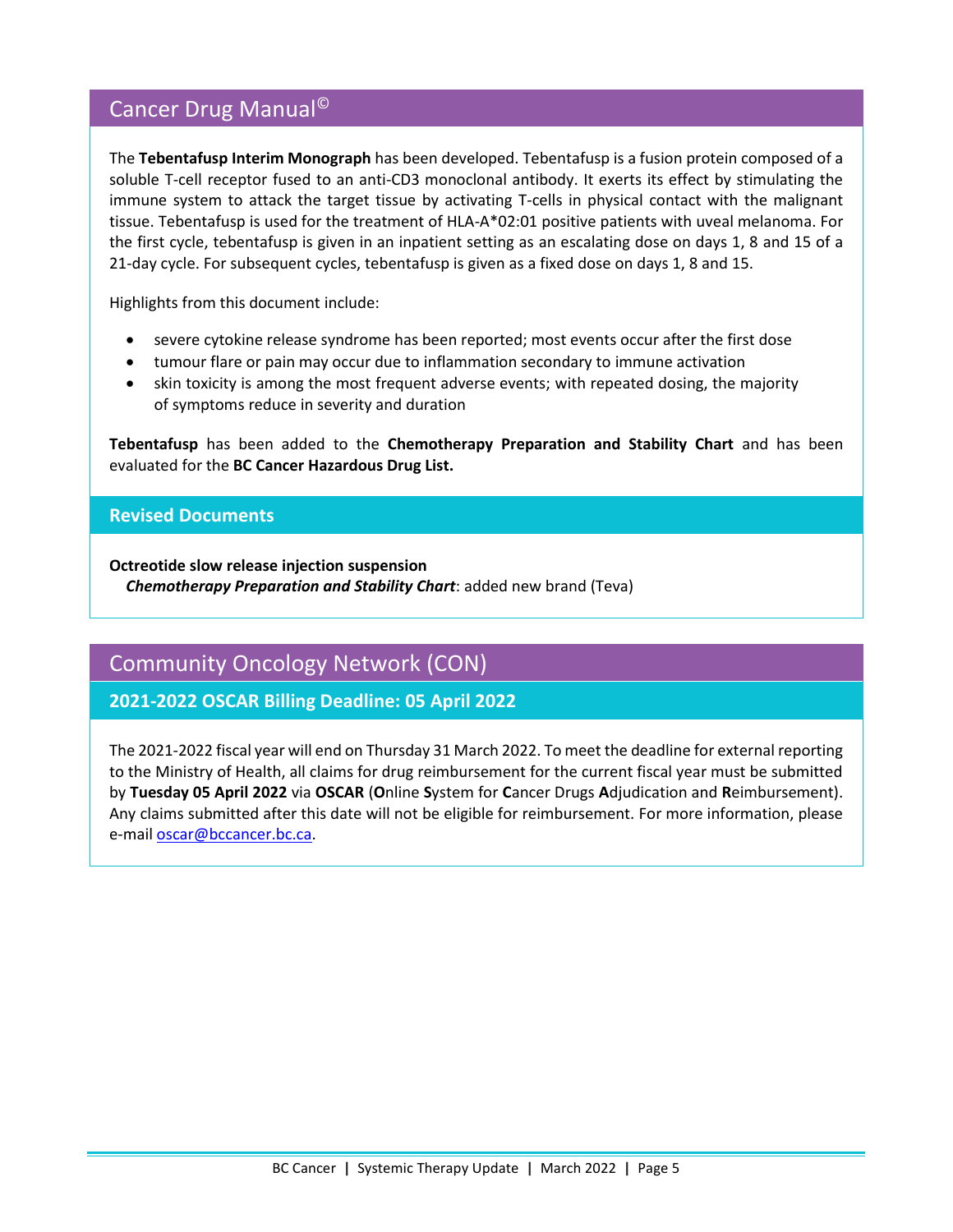### Highlights of New & Revised Protocols, PPPOs and Patient Handouts

**BC Cancer Protocol Summaries, Provincial Pre-Printed Orders (PPPOs) and Patient Handouts** are revised periodically. New, revised or deleted protocols, PPPOs and patient handouts for this month are listed below, with document revisions indicated in the respective columns. Protocol codes for treatment requiring BC Cancer Compassionate Access Program (CAP) approval are prefixed with the letter **U.**

#### **NEW Protocols, PPPOs and Patient Handouts** (new documents checked  $\boxtimes$ ) **Protocol Code Protocol Title Protocol PPPO Handout UHNAVPMBF6** First-Line Treatment of Advanced Squamous Cell Carcinoma of the Head and Neck using 6-Weekly Pembrolizumab  $\begin{array}{c|c|c|c|c|c} \Box & \Box & \Box & \Box \end{array}$ **HNAVPMBM6** Maintenance Treatment of Advanced Squamous Cell Carcinoma of the Head and Neck using 6-Weekly Pembrolizumab  $\begin{array}{c|c|c|c|c|c} \Box & \Box & \Box & \Box \end{array}$

### **REVISED Protocols, PPPOs and Patient Handouts** *(revisions in respective columns)*

| <b>Protocol Code</b>         | <b>Protocol Title</b>                                                                                                                                                   | Protocol                                | <b>PPPO</b>                                          | <b>Handout</b> |  |
|------------------------------|-------------------------------------------------------------------------------------------------------------------------------------------------------------------------|-----------------------------------------|------------------------------------------------------|----------------|--|
| <b>BR</b>   Breast           |                                                                                                                                                                         |                                         |                                                      |                |  |
| <b>BRAJANAS</b>              | Neoadjuvant or Adjuvant Therapy for Breast Cancer<br>using Anastrozole in Postmenopausal Women                                                                          | Eligibility and<br>Treatment updated    |                                                      |                |  |
| <b>BRAJEXE</b>               | Neoadjuvant or Adjuvant Therapy for Breast Cancer<br>using Exemestane in Postmenopausal Women                                                                           |                                         |                                                      |                |  |
| <b>BRAJLET</b>               | Neoadjuvant or Adjuvant Therapy for Breast Cancer<br>using Letrozole in Postmenopausal Women                                                                            | Eligibility and<br>Treatment updated    |                                                      |                |  |
| <b>BRAJTAM</b>               | Neoadjuvant or Adjuvant Therapy for Breast Cancer<br>using Tamoxifen                                                                                                    | Eligibility and<br>Treatment updated    |                                                      |                |  |
| <b>BRLACTWACG</b>            | Neoadjuvant Therapy for Triple-Negative Breast<br>Cancer using Dose-Dense Therapy: Carboplatin and<br>Weekly Paclitaxel followed by Doxorubicin and<br>Cyclophosphamide |                                         | Optional filgrastim<br>teach added for<br>cycles 1-4 |                |  |
| <b>GI   Gastrointestinal</b> |                                                                                                                                                                         |                                         |                                                      |                |  |
| <b>GIAAVCT</b>               | First-Line Palliative Treatment of Metastatic Anal<br>Squamous Cell Carcinoma using Carboplatin and<br><b>Weekly Paclitaxel</b>                                         | Treatment updated                       |                                                      |                |  |
| <b>GIGAVCOX</b>              | Palliative Treatment of Metastatic or Locally<br>Advanced Gastric, Gastroesophageal Junction or<br>Esophageal Carcinoma using Capecitabine and<br>Oxaliplatin           | <b>Title and Eligibility</b><br>updated |                                                      |                |  |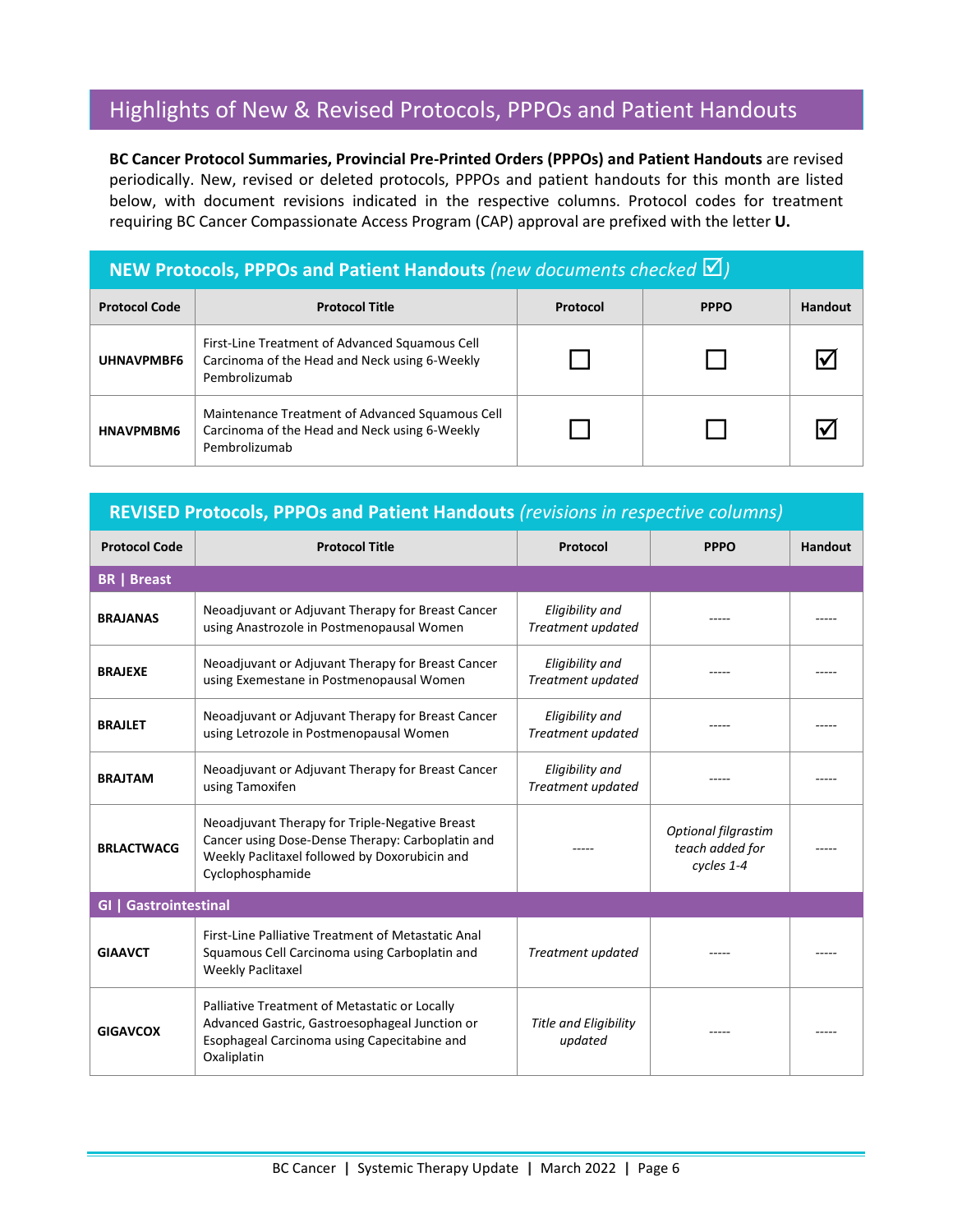| REVISED Protocols, PPPOs and Patient Handouts (revisions in respective columns) |                                                                                                                                                                                             |                                                                                                            |                                                                                         |         |  |
|---------------------------------------------------------------------------------|---------------------------------------------------------------------------------------------------------------------------------------------------------------------------------------------|------------------------------------------------------------------------------------------------------------|-----------------------------------------------------------------------------------------|---------|--|
| <b>Protocol Code</b>                                                            | <b>Protocol Title</b>                                                                                                                                                                       | Protocol                                                                                                   | <b>PPPO</b>                                                                             | Handout |  |
| <b>GIGAVCOXT</b>                                                                | Palliative Treatment of Metastatic or Locally<br>Advanced Gastric, Gastroesophageal Junction or<br>Esophageal Adenocarcinoma using Capecitabine,<br>Oxaliplatin and Trastuzumab             | Eligibility updated                                                                                        |                                                                                         |         |  |
| <b>GIGAVFFOX</b>                                                                | Palliative Treatment of Metastatic or Locally<br>Advanced Gastric, Gastroesophageal Junction or<br>Esophageal Carcinoma using Oxaliplatin, Fluorouracil<br>and Leucovorin                   | <b>Title and Eligibility</b><br>updated                                                                    |                                                                                         |         |  |
| <b>GIGAVFFOXT</b>                                                               | Palliative Treatment of Metastatic or Locally<br>Advanced Gastric, Gastroesophageal Junction or<br>Esophageal Adenocarcinoma using Oxaliplatin,<br>Fluorouracil, Leucovorin and Trastuzumab | Eligibility updated                                                                                        |                                                                                         |         |  |
| <b>GIPE</b>                                                                     | Palliative Therapy of Neuroendocrine Tumours using<br>Cisplatin and Etoposide                                                                                                               | Precautions clarified                                                                                      |                                                                                         |         |  |
| <b>GIRAJCOX</b>                                                                 | Adjuvant or Neoadjuvant Combination<br>Chemotherapy for Stage III Rectal Cancer using<br>Oxaliplatin and Capecitabine                                                                       | Eligibility updated                                                                                        |                                                                                         |         |  |
| <b>GO   Gynecologic</b>                                                         |                                                                                                                                                                                             |                                                                                                            |                                                                                         |         |  |
| <b>GOENDCAT</b>                                                                 | Treatment of Primary Advanced or Recurrent<br>Endometrial Cancer using Carboplatin and Paclitaxel                                                                                           | Contact Physician<br>updated; Eligibility<br>revised                                                       |                                                                                         |         |  |
| LK   Leukemia                                                                   |                                                                                                                                                                                             |                                                                                                            |                                                                                         |         |  |
| <b>LKATOATRA</b>                                                                | First-Line Induction and Consolidation Therapy of<br>Acute Promyelocytic Leukemia using Arsenic Trioxide<br>and Tretinoin (All-Trans Retinoic Acid)                                         | Disease monitoring<br>revised                                                                              |                                                                                         |         |  |
| <b>LKATOP</b>                                                                   | First-Line Induction and Consolidation Therapy of<br>Acute Promyelocytic Leukemia using Arsenic<br>Trioxide, Tretinoin (All-Trans Retinoic Acid) and<br>Daunorubicin                        | Disease monitoring<br>revised                                                                              |                                                                                         |         |  |
| LY   Lymphoma                                                                   |                                                                                                                                                                                             |                                                                                                            |                                                                                         |         |  |
| <b>LYABVD</b>                                                                   | Treatment of Hodgkin's Disease with Doxorubicin,<br>Bleomycin, Vinblastine and Dacarbazine                                                                                                  | IV bag and in-line<br>filter clarified                                                                     | IV bag and in-line<br>filter clarified                                                  |         |  |
| <b>LYASPMEDEX</b>                                                               | Treatment of Refractory or Relapsing Extranodal<br>Natural Killer or T-Cell Lymphoma using<br>Pegaspargase, Methotrexate and Dexamethasone                                                  | Tests, vitals<br>monitoring,<br>hemoglobin<br>transfusion<br>threshold and<br>pegaspargase dose<br>revised | Tests, vitals<br>monitoring and<br>pegaspargase dose<br>revised<br><b>Inpatient PPO</b> |         |  |
| <b>LYCHOPRMTX</b>                                                               | Central Nervous System Prophylaxis with High-Dose<br>Methotrexate, CHOP and Rituximab in Diffuse Large<br><b>B-Cell Lymphoma</b>                                                            | Optional LFTs added<br>post MTX                                                                            | Optional LFTs added<br>post MTX<br><b>Inpatient PPO</b>                                 |         |  |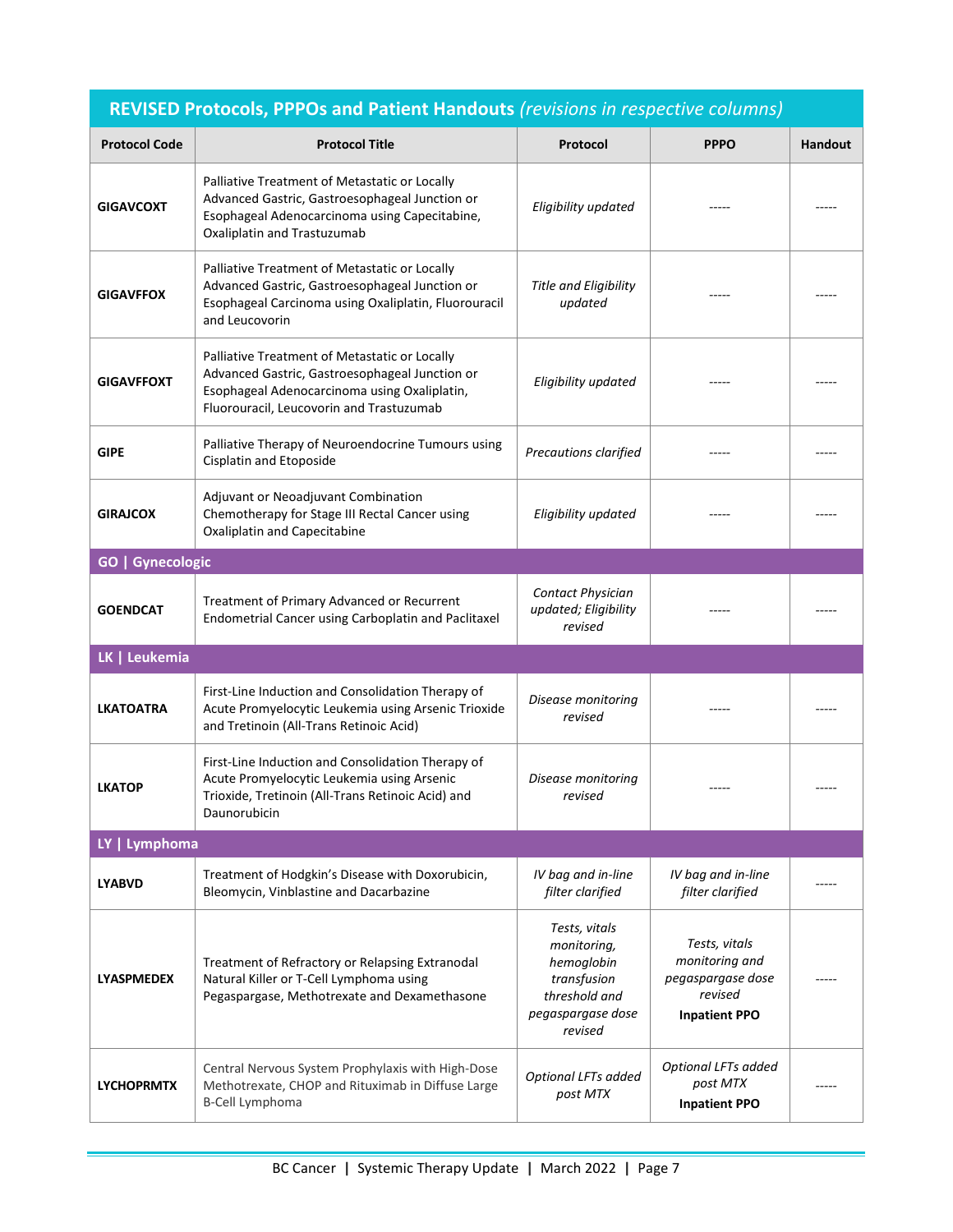| <b>REVISED Protocols, PPPOs and Patient Handouts (revisions in respective columns)</b> |                                                                                                                                                                   |                                                                                                                                                        |                                                                                                                                                                                    |         |  |
|----------------------------------------------------------------------------------------|-------------------------------------------------------------------------------------------------------------------------------------------------------------------|--------------------------------------------------------------------------------------------------------------------------------------------------------|------------------------------------------------------------------------------------------------------------------------------------------------------------------------------------|---------|--|
| <b>Protocol Code</b>                                                                   | <b>Protocol Title</b>                                                                                                                                             | Protocol                                                                                                                                               | <b>PPPO</b>                                                                                                                                                                        | Handout |  |
| <b>LYCODOXMR</b>                                                                       | Treatment of Burkitt's Lymphoma and Leukemia<br>(ALL-L3) with Cyclophosphamide, Vincristine,<br>Doxorubicin, Methotrexate, Leucovorin (CODOX-M)<br>and Rituximab  | Optional LFTs added<br>post MTX                                                                                                                        | Optional LFTs added<br>post MTX                                                                                                                                                    |         |  |
| <b>LYHDMRTEM</b>                                                                       | Treatment of Primary and Secondary CNS Lymphoma<br>with High-Dose Methotrexate, Rituximab and<br>Temozolomide                                                     | Optional LFTs added<br>post MTX                                                                                                                        | Optional LFTs added<br>post MTX<br><b>Inpatient PPO</b>                                                                                                                            |         |  |
| <b>LYHDMTXPRO</b>                                                                      | Central Nervous System Prophylaxis with High-Dose<br>Methotrexate in Diffuse Large B-Cell Lymphoma                                                                | Optional LFTs added<br>post MTX;<br>treatment day<br>clarified                                                                                         | Optional LFTs added<br>post MTX<br><b>Inpatient PPO</b>                                                                                                                            |         |  |
| <b>LYOBCHLOR</b>                                                                       | Treatment of Previously Untreated Chronic<br>Lymphocytic Leukemia (CLL) or Small Lymphocytic<br>Lymphoma with Obinutuzumab and Chlorambucil                       | Eligibility, day 1<br>vitals monitoring<br>and frequency of<br>hepatitis DNA test<br>clarified                                                         | Day 1 vitals<br>monitoring clarified                                                                                                                                               |         |  |
| <b>LYSMILE</b>                                                                         | Treatment of Natural Killer or T-Cell Lymphoma using<br>Dexamethasone, Methotrexate, Ifosfamide,<br>Pegaspargase and Etoposide                                    | Eligibility and<br>Exclusions clarified;<br>Tests, vitals<br>monitoring,<br>hemoglobin<br>transfusion<br>threshold and<br>pegaspargase dose<br>revised | Tests, vitals<br>monitoring and<br>pegaspargase dose<br>revised<br><b>Inpatient PPO</b>                                                                                            |         |  |
| <b>LYVENOB</b>                                                                         | Treatment of Previously Untreated Chronic<br>Lymphocytic Leukemia or Small Lymphocytic<br>Lymphoma using Venetoclax and Obinutuzumab                              | Day 1 vitals<br>monitoring clarified                                                                                                                   | Day 1 lab timing<br>revised; day 1 vitals<br>monitoring clarified;<br>allopurinol<br>confirmation added<br>to TLS prophylaxis<br>section<br>Cycle 1 & Cycle 2<br>Low/Med-Risk PPOs |         |  |
| MY   Myeloma                                                                           |                                                                                                                                                                   |                                                                                                                                                        |                                                                                                                                                                                    |         |  |
| <b>UMYCARDEX</b>                                                                       | Therapy of Multiple Myeloma using Carfilzomib and<br>Dexamethasone with or without Cyclophosphamide                                                               |                                                                                                                                                        | Day 1 labs<br>rearranged                                                                                                                                                           |         |  |
| <b>UMYDARBD</b>                                                                        | Treatment of Relapsed and Refractory Multiple<br>Myeloma with Daratumumab in Combination with<br>Bortezomib and Dexamethasone with or without<br>Cyclophosphamide | Premedications<br>clarified                                                                                                                            |                                                                                                                                                                                    |         |  |
| <b>UMYDARLD</b>                                                                        | Treatment of Relapsed and Refractory Multiple<br>Myeloma with Daratumumab in Combination with<br>Lenalidomide and Dexamethasone                                   | <b>Premedications</b><br>clarified                                                                                                                     | -----                                                                                                                                                                              |         |  |